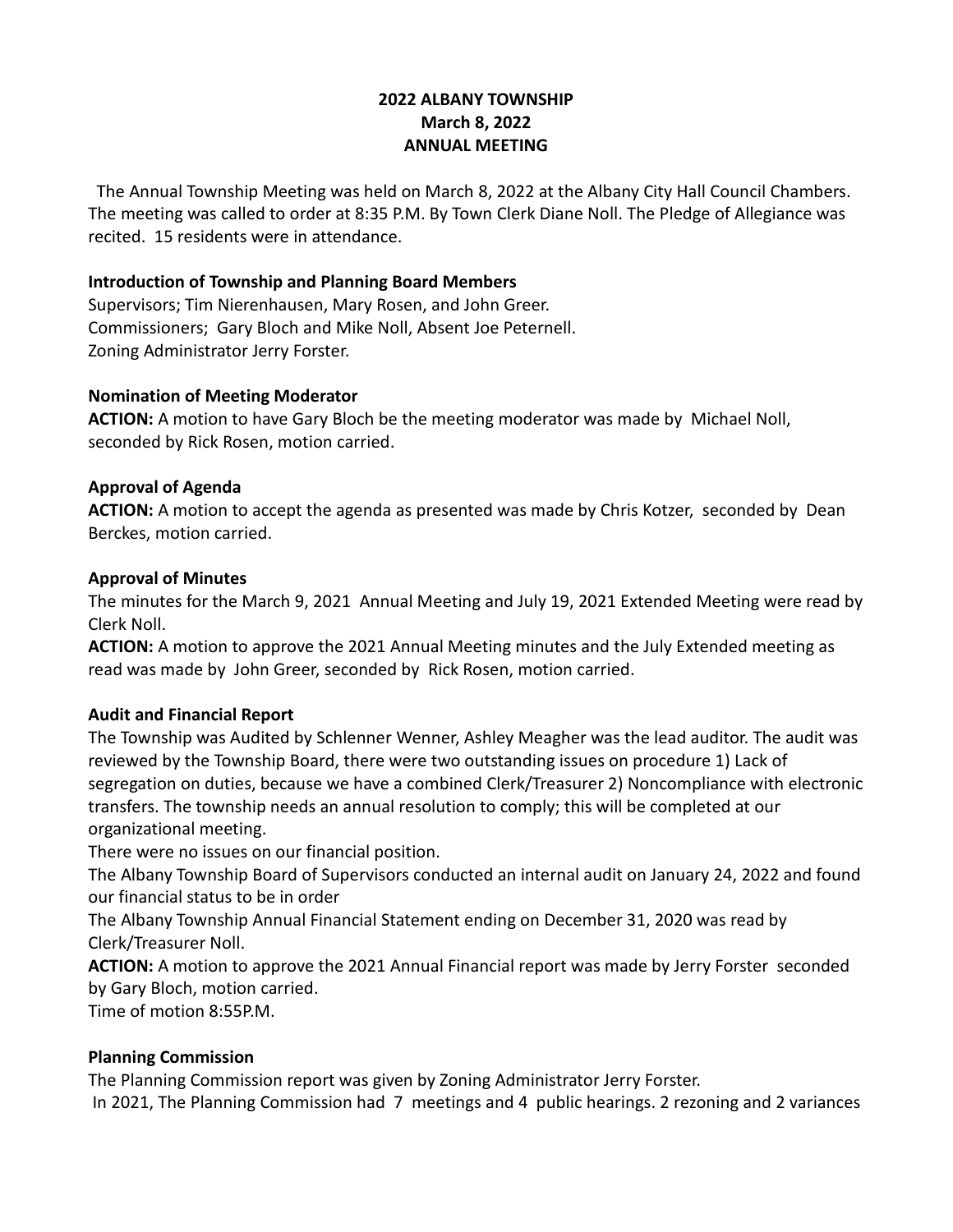## **Road Report**

The 2021 road report was given by Chair/Supervisor Tim Nierenhausen

-The Township applied for a Local Road Improvement Grant for  $251^{st}$  Ave and were denied. MNDOT had more request from townships than in previous years, which made the competition very high. We will continue to apply for different grants

- For the past four years we have been upgrading our road signs in a designated quarter. The final quarter was completed in 2021.

-Many of our tar roads have several spots that are breaking up, \$40,000 was dedicated to repair these spots on 350<sup>th</sup> St, 330<sup>th</sup> St, Sand Lake Road and 230<sup>th</sup> Ave.

#### 2022-2023 Road plans

-230<sup>th</sup> Ave is to the point were spot repair is no longer an option. Will plan to rebuild this road -St. Anna Drive needs to have re-sloping done on corners

-Northeast corner will be graveled and full chloride placed with maintainer on the northwest corner

-Township is considering doing brush removal by quarter to keep ahead of the brush growing in our right-of-ways.

Please call with any questions or attend a monthly meeting with any questions or concerns.

### **Weed Control**

The weed report was given by Supervisor John Greer

-With the help of Bob Dunning we targeted 11 properties.

- Spent \$8,000 on diches cutting and spraying

-Spraying right of ways was needed but unable to complete because we were over budget, will complete the remainder in 2022

#### **Fire Department**

Fire Department Report was given by Supervisor John Greer.

-10% increase in calls, most are medical calls

- Calls for the year: Medical 15, Fire 10, Auto Accidents 9, Gas leak 1.

- The new fire truck has arrived and the department is negotiating purchasing the lift truck from Sauk Rapids for under \$20,000.

-There have been 25 firemen on the department for many years. They are looking at increasing the number of firemen that are active. Maybe increase in personnel. Looking at hiring some females for medical calls.

-Albany Township pays 28% of the total cost, which is a good percentage for our township.

#### **Appropriation of Township Levy for 2023**

General Revenue Fund - \$69,300

ACTION: A motion to approve \$69,300 for the township General Revenue Fund was made by Chris Kotzer seconded by Mike Noll, motion carried.

Road and Bridge Fund - \$375,550

ACTION: A motion to approve \$375,550 for the township Road and Bridge Fund was made by Mike Noll seconded by Johnny Kotzer, motion carried.

#### Fire Fund - \$57,400

ACTION: A motion to approve \$57,400 for the township Fire Fund was made by Dean Berckes seconded by Jerry Forster, motion carried.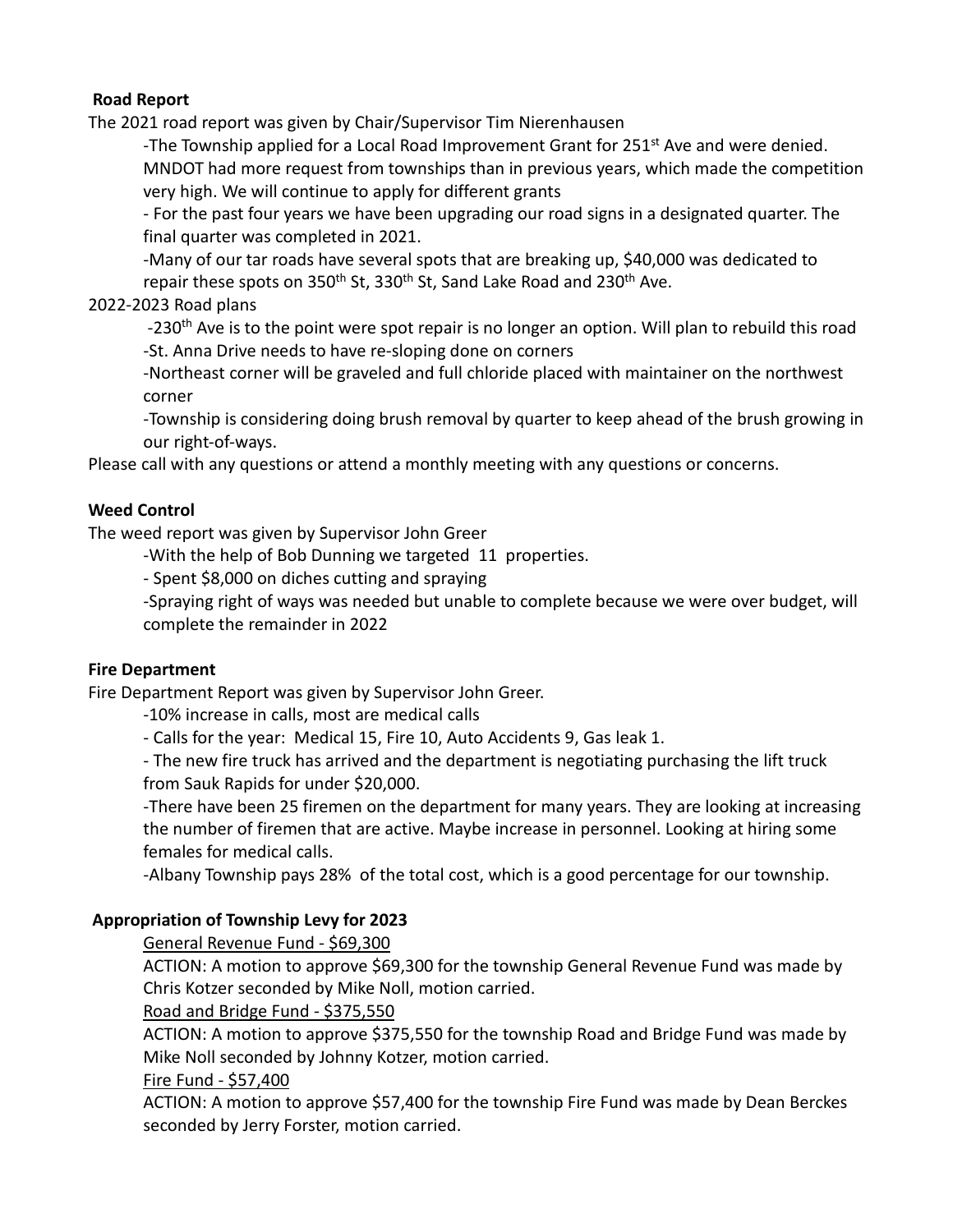The Total Levy for 2023 is \$502,250 a 1% increase over 2022 Time of motion: **9:10 P.M.**

### **Community Education \$1,200**

2021 we were billed for \$1,200 in scholarships for students taking classes through Community Education. This amount was used up in the beginning of the summer. This past year we have recruited surrounding Townships to request this funding at their annual meetings.

**ACTION:** A motion to approve paying up to \$1,500 for scholarships in 2023 to Community Education was made by Dean Berckes seconded by Chris Kotzer, motion carried. Time of motion:9:20 P.M.

**Room Rental \$700**

Request to pay the City of Albany \$700 for renting the Council Chambers for meetings. **ACTION:**A motion to approve paying the City of Albany \$700 for room rental was made by Mike Noll, seconded by Rick Rosen, motion carried. Time of motion: 9:20 P.M**.**

### **Posting Places**

**ACTION:** A motion to approve having Teals, Albany; Albany Branch of Magnifi Financial; and Albany City Hall as our official posting places was made by Michael Noll, seconded by Johnny Kotzer, motion carried.

Time of motion: 9:23 P.M**.**

#### **Official Newspaper**

ACTION: A motion to continue having Albany Star Post as our official newspaper was made by Gary Bloch seconded by Brian Schneider, motion carried. Time of motion:9:24 P.M.

#### **Official Bank Depositories for the Township**

Check with Magnife if they can cover, move accounts to their location. Alternative would be Freeport.

ACTION: A motion to have Albany Branch of Magnifi Financial as our official depositories and Freeport as secondary , was made by Mike Noll second by Geoff Berges , motion carried. Time of motion: 9:25 P.M.

## **Discussion on New Town Hall Proposal**

A motion to not move on with Town Hall, to keep our meeting at Albany City Hall and pay them the stipend was made by Mike Noll second by Brian Schneider, motion carried unanimously.

#### **Decision on poll hours**

Date 2023 election and annual meeting- Date March 14, 2023 Election 4-8 P.M., Board of Canvass 8:15, Meeting to follow at 8:30.

ACTION: A motion to have the 2023 Election and Annual Meeting on March 14, 2023, with elections from 4-8 pm, Board of Canvas at 8:15 and the Annual Meeting to follow at 8:30 pm. was made by Mike Noll seconded by Johnny Kotzer, motion carried.